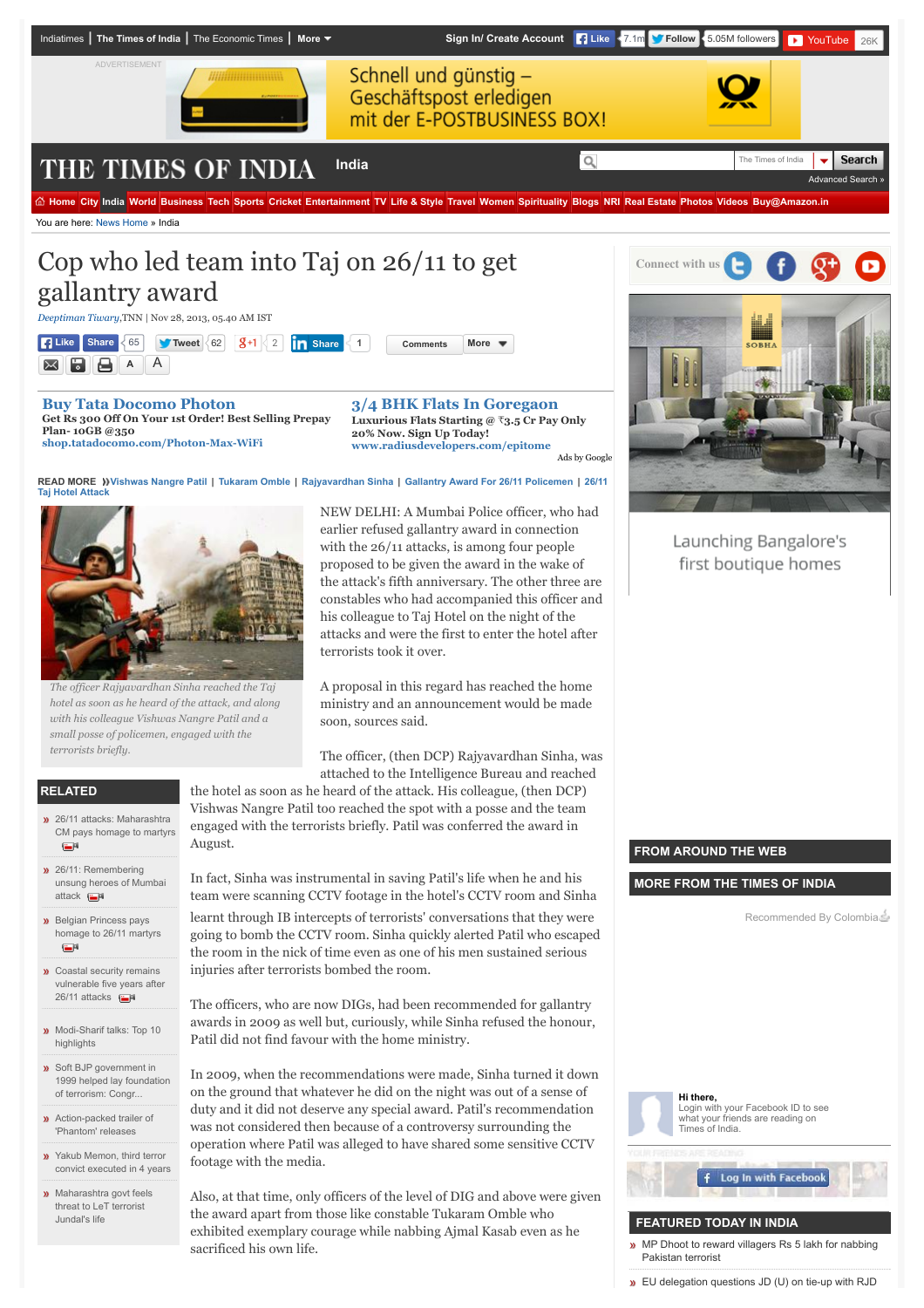

[Sonia hits out at Centre over Naga peace deal, says](http://timesofindia.indiatimes.com/india/Sonia-hits-out-at-Centre-over-Naga-peace-deal-says-arrogant-Modi-govt-ignored-Congress-CMs-of-northeast/articleshow/48370770.cms)

 $\mathbb{E}_{\mathbb{E}_{\mathbb{E}}\left\{ \mathbb{E}_{\mathbb{E}_{\mathbb{E}}\left\{ \mathbb{E}_{\mathbb{E}_{\mathbb{E}}\left\{ \mathbb{E}_{\mathbb{E}_{\mathbb{E}}\left\{ \mathbb{E}_{\mathbb{E}_{\mathbb{E}}\left\{ \mathbb{E}_{\mathbb{E}_{\mathbb{E}}\left\{ \mathbb{E}_{\mathbb{E}_{\mathbb{E}}\left\{ \mathbb{E}_{\mathbb{E}_{\mathbb{E}}\left\{ \mathbb{E}_{\mathbb{E}_{\mathbb{E}}\left\{ \mathbb{E}_{\mathbb{E}_{\mathbb{E}}\left\{$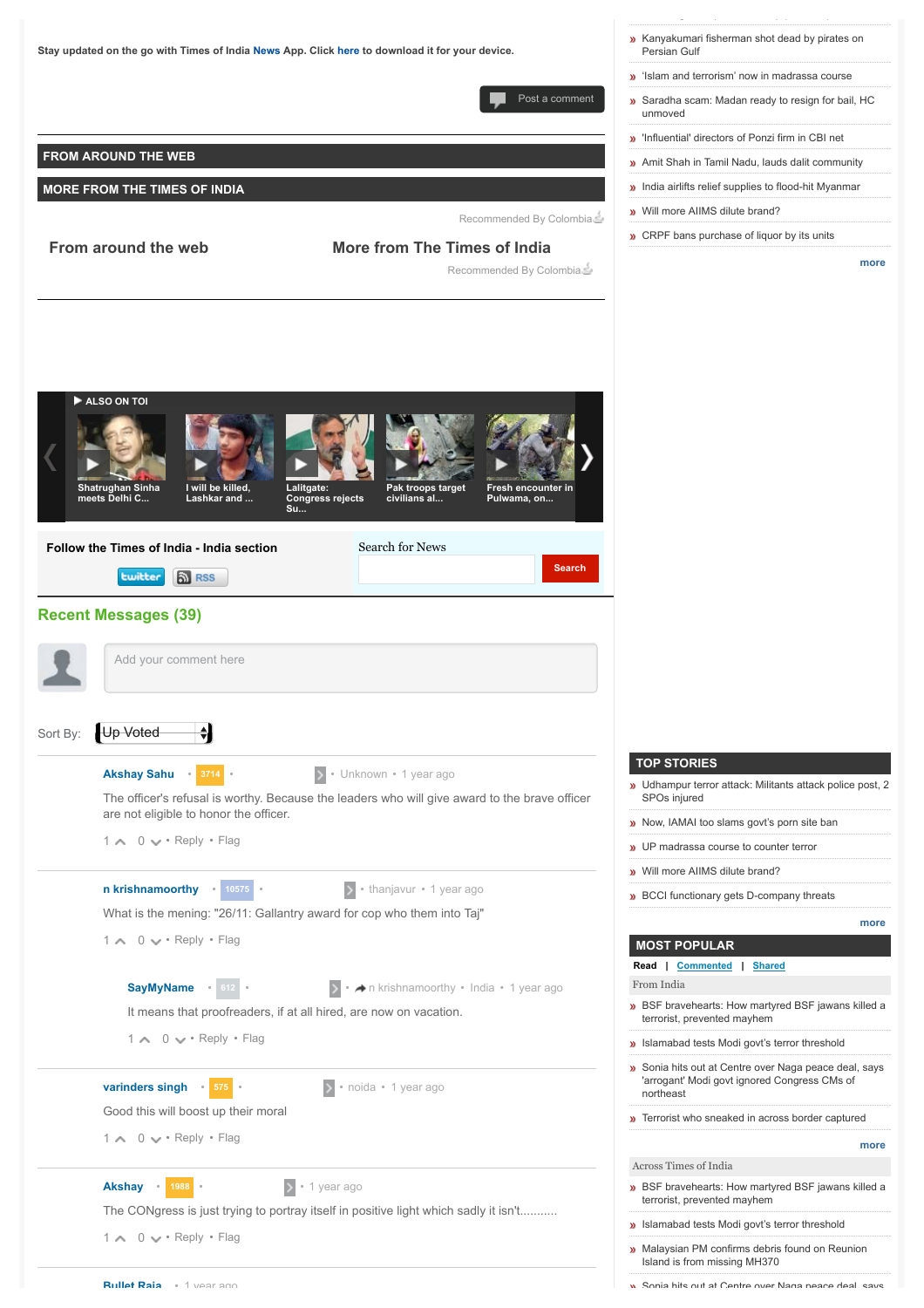| wundu waja mini yudi ayu                                                                                                                            | Onina rino out at octitic over traya peace ucar, says     |
|-----------------------------------------------------------------------------------------------------------------------------------------------------|-----------------------------------------------------------|
| Khangress is busy awarding and praising only the Gandhiswhere is the time to honour<br>the real desh premis?                                        | 'arrogant' Modi govt ignored Congress CMs of<br>northeast |
| 1 \ 0 \ + Reply + Flag                                                                                                                              | more                                                      |
| goureesh . 4157 .<br>> · Pune · 1 year ago                                                                                                          |                                                           |
| He is the man who really deserves Bharat Ratna. Salute to the brave man.                                                                            |                                                           |
| $1 \wedge 0 \vee \cdot$ Reply $\cdot$ Flag                                                                                                          |                                                           |
| <b>vinni</b> • 1 year ago                                                                                                                           |                                                           |
| Our salute to Rajvardhan!                                                                                                                           |                                                           |
| 1 \ 0 \ + Reply + Flag                                                                                                                              |                                                           |
| r.krishnamurthy . 1319 .<br>> NEW BOMBAY • 1 year ago                                                                                               |                                                           |
| Our politicians are slow nin everything that it is no surprise that they took so much time to<br>reward. What a shame on these shameless creatures. |                                                           |
| $1 \wedge 0 \vee \cdot$ Reply $\cdot$ Flag                                                                                                          |                                                           |
| Dr InderpritD 1388<br>> · Utopia · 1 year ago                                                                                                       |                                                           |
| What a shame that these idiots take 5 years to salute great warriors. Nonetheless Salute to<br>the Brave Hearts.!!!                                 | <b>w</b> Weather in India                                 |
| $1 \wedge 0 \vee \cdot$ Reply $\cdot$ Flag                                                                                                          |                                                           |
| Ranbir Lamba . 109768 .<br>$\rightarrow$ • PTA • 1 year ago                                                                                         | <b>NAVBHARAT TIMES</b>                                    |
| but their DGP was found sleeping in car at that time,,,, why he has not been punished so<br>far,,,sleeping on duty & acting cowardly                |                                                           |
| $1 \wedge 0 \vee \cdot$ Reply $\cdot$ Flag                                                                                                          |                                                           |
| → COLRANBIRLAMBA lamba • PTA •<br><b>Ranbir Lamba</b> •<br>109768<br>1 year ago                                                                     | <b>FROM OUR GLOBAL PARTNERS</b>                           |
| thanks Dr iderprit & others                                                                                                                         |                                                           |
| $0 \wedge 0 \vee \cdot$ Reply $\cdot$ Flag                                                                                                          |                                                           |
| Dr InderpritD . 1388 .<br>▶ • ◆ COLRANBIRLAMBA lamba • Utopia •<br>1 year ago                                                                       |                                                           |
| And an egregious leadership he showed during testing times. Very deplorable                                                                         |                                                           |
| $0 \wedge 0 \vee \cdot$ Reply $\cdot$ Flag                                                                                                          |                                                           |
| Ranbir Lamba . 109768<br>• > Dr InderpritD • PTA • 1 year ago<br>failed to understand how he reached that level                                     |                                                           |
| $0 \wedge 0 \vee \cdot$ Reply $\cdot$ Flag                                                                                                          |                                                           |
| Show all responses                                                                                                                                  |                                                           |
| <b>TPK</b> • 814 •<br>• 1 year ago                                                                                                                  |                                                           |
| Kudos to the Brave Hearts.                                                                                                                          |                                                           |
| $0 \wedge 0 \vee \cdot$ Reply $\cdot$ Flag                                                                                                          |                                                           |
| N Durai + 602 +<br>> · Pollachi · 1 year ago                                                                                                        |                                                           |
| Though there is delay of five years for due recognition for the exemplary work turned out by                                                        |                                                           |
| them, the Home ministry deserve kudos for the grant as it is better late than never.<br>$0 \wedge 0 \vee \cdot$ Reply $\cdot$ Flag                  |                                                           |
|                                                                                                                                                     |                                                           |
|                                                                                                                                                     |                                                           |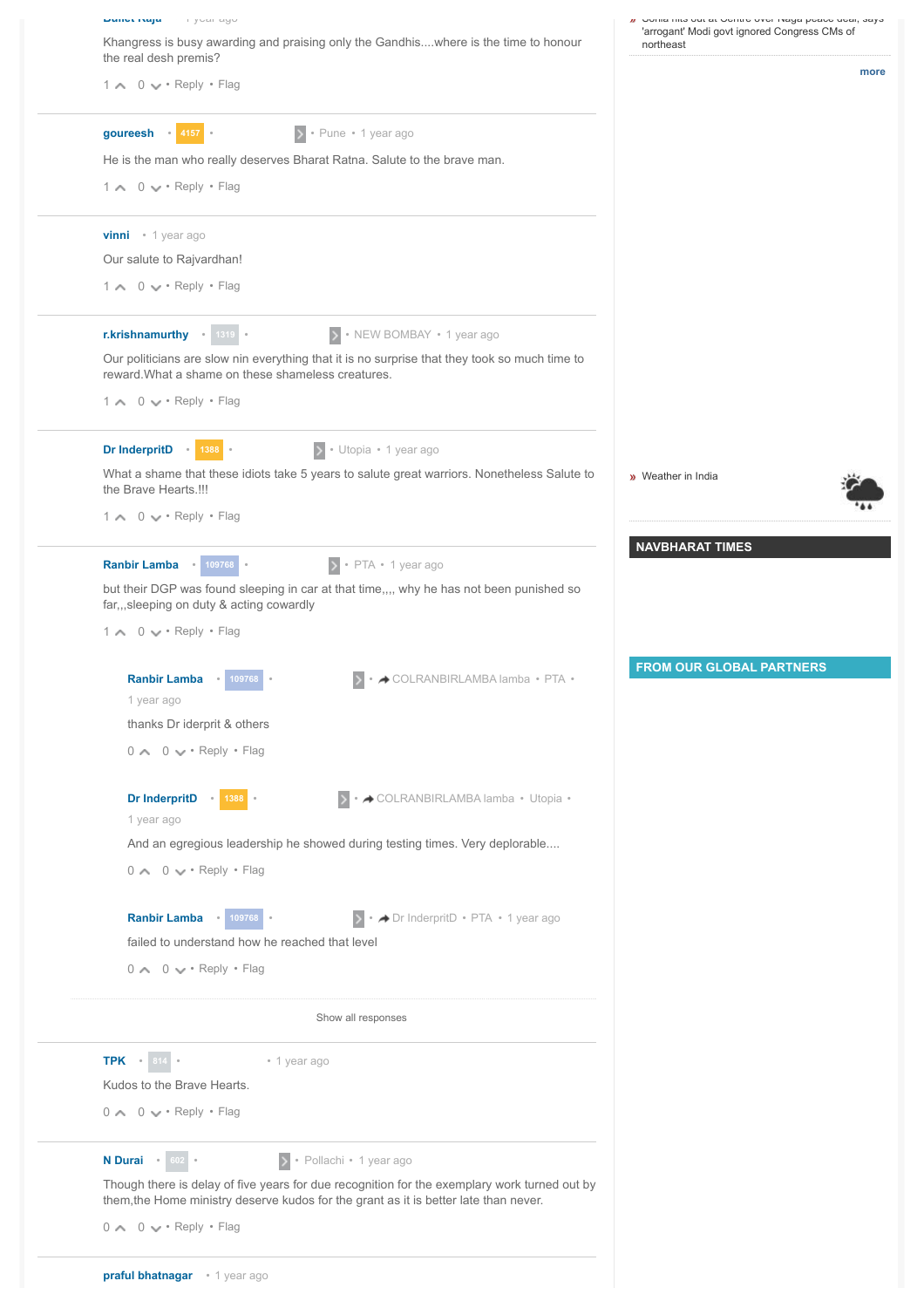| I feel constable omle deserves d honour posthumously as he dared to nab kasab<br>sucessfully. rest othrs also did a creditable job but omle was superb in nabbing irrespective<br>of any fear of life<br>$0 \wedge 0 \vee \cdot$ Reply $\cdot$ Flag                                                                                                                                                                                                                                                                                                                                                                                                                                                                                           |
|-----------------------------------------------------------------------------------------------------------------------------------------------------------------------------------------------------------------------------------------------------------------------------------------------------------------------------------------------------------------------------------------------------------------------------------------------------------------------------------------------------------------------------------------------------------------------------------------------------------------------------------------------------------------------------------------------------------------------------------------------|
| <b>Romeo</b><br>• 1 year ago<br>1911<br>good<br>$0 \wedge 0 \vee \cdot$ Reply $\cdot$ Flag                                                                                                                                                                                                                                                                                                                                                                                                                                                                                                                                                                                                                                                    |
| <b>VIVEK SRIVASTAVA</b><br>990<br>• bangalore • 1 year ago                                                                                                                                                                                                                                                                                                                                                                                                                                                                                                                                                                                                                                                                                    |
| you owe a lot of respect                                                                                                                                                                                                                                                                                                                                                                                                                                                                                                                                                                                                                                                                                                                      |
| $0 \wedge 0 \vee \cdot$ Reply $\cdot$ Flag                                                                                                                                                                                                                                                                                                                                                                                                                                                                                                                                                                                                                                                                                                    |
| <b>B.Ganga Raju</b> . 1 year ago                                                                                                                                                                                                                                                                                                                                                                                                                                                                                                                                                                                                                                                                                                              |
| The country will suffer if sincerety in duty is not recognised and honoured. By honouring<br>sincere officers, the nation will be benefited. The sincere will serve as source of inspiration<br>for younger generation. The authorities will do well to ignore minor indiscretions and<br>honour everyone who exhibited exemplary courage in the face of grave risk to life and<br>reacted in time on 26/11. Better late than never. B. Ganga Raju 18-48 Peerjadiguda<br>Hyderabad 500098                                                                                                                                                                                                                                                     |
| $0 \wedge 0 \vee \cdot$ Reply $\cdot$ Flaq                                                                                                                                                                                                                                                                                                                                                                                                                                                                                                                                                                                                                                                                                                    |
| Harvey Joli . 669 .<br>> USA · 1 year ago<br>Even to this day, Indian police is not equipped with automatic weapons to thwart another<br>26/11! The first responders are the most important to stop the carnage, once terrorist settle<br>in, even NSG will have tough time. Imagine CST railway policemen equipped with AK47/<br>INSAS. There's no way those two twerps could have killed 56 people. But sadly, India<br>never learns from mistakes. My advise, get out of India if you can<br>$0 \wedge 0 \vee \cdot$ Reply $\cdot$ Flag<br>• → Dharar Joli • 1 year ago<br>Its now past midnight all over the US This silly shyster seems to be spamming from<br>the negev desert not the us<br>$0 \wedge 0 \vee \cdot$ Reply $\cdot$ Flag |
| <b>Harvey Joli</b><br>• USA • 1 year ago<br>669<br>Ε<br>$0 \wedge 0 \vee \cdot$ Reply $\cdot$ Flag                                                                                                                                                                                                                                                                                                                                                                                                                                                                                                                                                                                                                                            |
|                                                                                                                                                                                                                                                                                                                                                                                                                                                                                                                                                                                                                                                                                                                                               |
| · ghaziabad · 1 year ago<br>Ashok Kansal . 43534 .<br>Bravery awards should be given immediately after the brave act Announcing the awards<br>after 5 years are for brave act or celebrating the anniversary. Any way congrats to all those<br>who receive.<br>$0 \wedge 0 \vee \cdot$ Reply $\cdot$ Flag                                                                                                                                                                                                                                                                                                                                                                                                                                     |
| • 1 year ago                                                                                                                                                                                                                                                                                                                                                                                                                                                                                                                                                                                                                                                                                                                                  |
| Nice article on 26/11 to be found at this blog Make sure you read it<br>greatgameindia(.)wordpress(.)com/2013/11/26/2611-what-happened-at-nariman-house-of-                                                                                                                                                                                                                                                                                                                                                                                                                                                                                                                                                                                   |

greatgameindia(.)wordpress(.)com/2013/11/26/2611-what-happened-at-nariman-house-ofconfusion/

 $0 \sim 0 \vee \cdot$  Reply  $\cdot$  Flag

**[George Borromeo](http://mytimes.indiatimes.com/profile/borromeogeorge)** Marka 1678

 $\rightarrow$  • Mangalore • 1 year ago

This is our misfortune that Politicians take their sweet time to honor the real Heroes. Now they announce the Gallantry awards to please whom????

 $0 \sim 0 \vee \cdot$  Reply  $\cdot$  Flag

| • 1 year ago |   |                 |                               |  |
|--------------|---|-----------------|-------------------------------|--|
| $- - - -$    | . | _ _ _ _ _ . _ . | $\overline{\phantom{a}}$<br>. |  |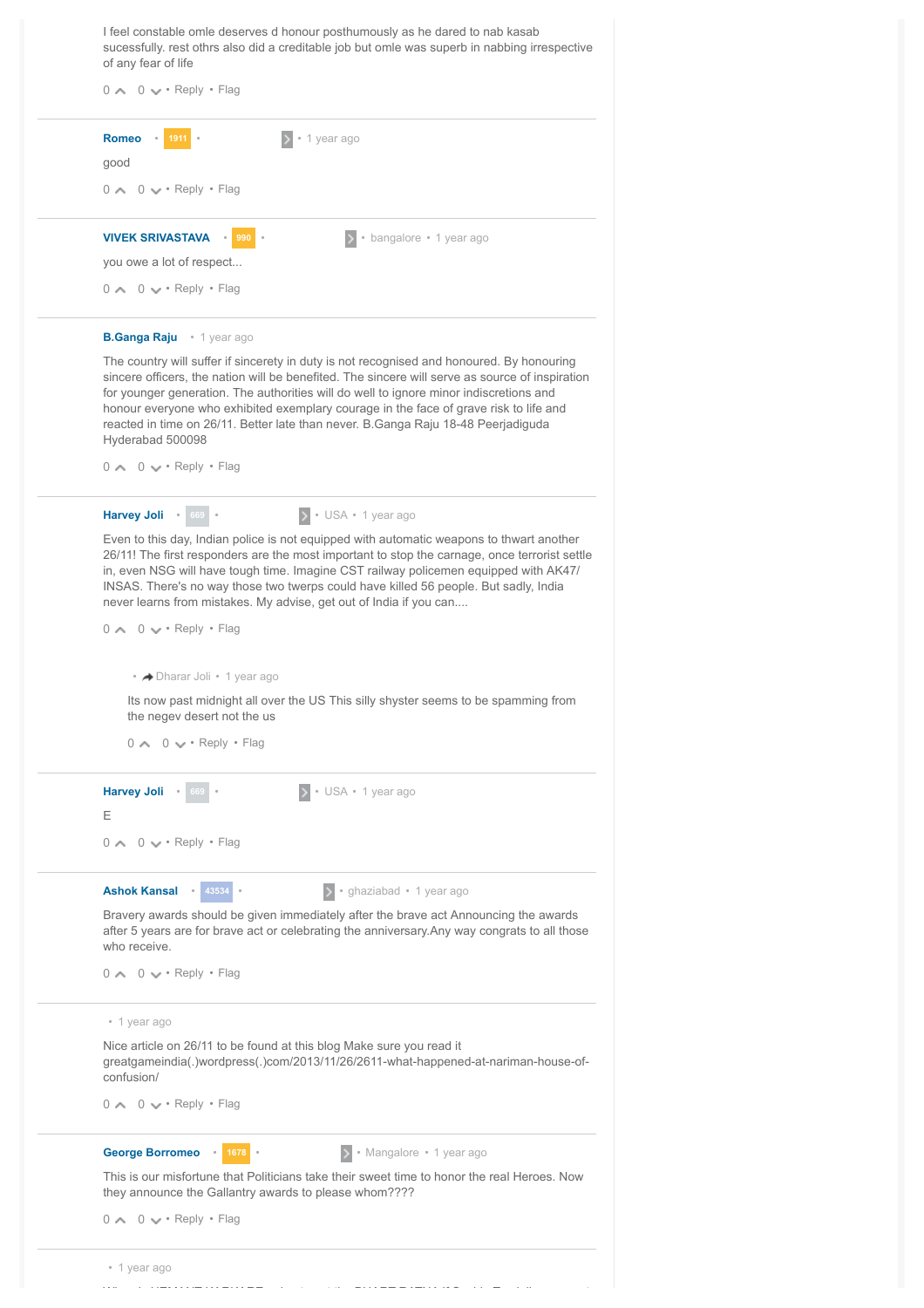| <b>Other Times Group news sites</b><br><b>The Economic Times</b><br>इकनॉमिक टाइम्स   छडोनोमिड टाइम्स<br>Pune Mirror   Bangalore Mirror | Living and entertainment<br>Timescity   iDiva   Entertainment   Zoom<br>Healthmeup   Luxpresso   Gadget Reviews<br><b>Online Songs</b>                                                                                                                                                                                                                                           | Hot on the Web<br><b>World   Politics</b><br><b>Business   Sports</b><br>Entertainment | <b>Services</b> | Book print ads   Online shopping   Free SM<br>Matrimonial   Ringtones   Astrology   Jobs  <br>Bikes in India   Free Classifieds   Send mon |
|----------------------------------------------------------------------------------------------------------------------------------------|----------------------------------------------------------------------------------------------------------------------------------------------------------------------------------------------------------------------------------------------------------------------------------------------------------------------------------------------------------------------------------|----------------------------------------------------------------------------------------|-----------------|--------------------------------------------------------------------------------------------------------------------------------------------|
| Powered by INDIATIMES                                                                                                                  | » Privacy policy<br>» TOI Mobile<br>» Archives                                                                                                                                                                                                                                                                                                                                   | » ePaper                                                                               |                 | » Sitemap                                                                                                                                  |
| THE TIMES OF INDIA                                                                                                                     | » About us                                                                                                                                                                                                                                                                                                                                                                       | » Advertise with us<br>» Feedback                                                      |                 | » Terms of<br>» RSS                                                                                                                        |
|                                                                                                                                        |                                                                                                                                                                                                                                                                                                                                                                                  |                                                                                        |                 |                                                                                                                                            |
| A Varada Rajulu . 21042<br>$0 \wedge 0 \vee \cdot$ Reply $\cdot$ Flag                                                                  | > • Unknown • 1 year ago<br>Even for giving gallantry awards, why the Govt. is delaying. It seems for the Govt. it is an<br>insignificant event when compared to the functions of ministers.                                                                                                                                                                                     |                                                                                        |                 |                                                                                                                                            |
| $0 \wedge 0 \vee \cdot$ Reply $\cdot$ Flag                                                                                             | Cops who briefly faced the militants and the ones who accompanied the HERO are getting<br>Kudos and gallantry awards  good and what about those who were their till the end<br>what about those who are there doing this day in and day out as a routine  INCOME TAX                                                                                                             |                                                                                        |                 |                                                                                                                                            |
| shaitaan s 3817                                                                                                                        | → + shaitaan2324 • Unknown • 1 year ago                                                                                                                                                                                                                                                                                                                                          |                                                                                        |                 |                                                                                                                                            |
| $0 \wedge 0 \vee \cdot$ Reply $\cdot$ Flag                                                                                             |                                                                                                                                                                                                                                                                                                                                                                                  |                                                                                        |                 |                                                                                                                                            |
| Rajesh • 1 year ago<br>handed over to India at the earliest.                                                                           | India should strongly protest to UN & US for pending case of 26/11 to be handed over to<br>India for hanging, Musharraf for waging Kargil war, missing head of soldier still not returned<br>to India. All parties should take morcha to US, UN & Congress office soon without fail. Pak<br>is doing nothing. We cannot sit idle and wait. Saeef Hafiz, Lakhvi, Dawood should be |                                                                                        |                 |                                                                                                                                            |
| $0 \wedge 0 \vee \cdot$ Reply $\cdot$ Flag                                                                                             |                                                                                                                                                                                                                                                                                                                                                                                  |                                                                                        |                 |                                                                                                                                            |
|                                                                                                                                        | hemant-karkare/ to know what really happened ----------or read<br>greatgameindia(.)wordpress(.)com/2013/11/26/2611-what-happened-at-nariman-<br>house-of-confusion/ another version of what really happened                                                                                                                                                                      |                                                                                        |                 |                                                                                                                                            |
| • → Dharar Joli • 1 year ago                                                                                                           | No you hasbara shill/sangh spammer For giving up his life exposing Sangh terroism<br>and the Israeli links to sangh terror Real readers check out<br>wideawakegentile(.)wordpress(.)com/2013/11/26/2611-and-the-assasination-of-                                                                                                                                                 |                                                                                        |                 |                                                                                                                                            |
| $0 \wedge 0 \vee \cdot$ Reply $\cdot$ Flag                                                                                             |                                                                                                                                                                                                                                                                                                                                                                                  |                                                                                        |                 |                                                                                                                                            |
|                                                                                                                                        | For what? foolhardily jumping in a car without proper planning and getting killed?                                                                                                                                                                                                                                                                                               |                                                                                        |                 |                                                                                                                                            |
| Harvey Joli 669 .                                                                                                                      |                                                                                                                                                                                                                                                                                                                                                                                  | ▶ • ★ TheKike • USA • 1 year ago                                                       |                 |                                                                                                                                            |
| $0 \wedge 0 \vee \cdot$ Reply $\cdot$ Flag                                                                                             |                                                                                                                                                                                                                                                                                                                                                                                  |                                                                                        |                 |                                                                                                                                            |
| it Im sure Karkare deserves it                                                                                                         | When is HEMANT KARKARE going to get the BHART RATNA If Sachin Tendulkar can get                                                                                                                                                                                                                                                                                                  |                                                                                        |                 |                                                                                                                                            |

**[About us](http://www.timesinternet.in/) and Advertise Contains and Crievance Redressal Policy** 

# The<br>इक [इकनॉिमक](http://hindi.economictimes.indiatimes.com/) टाइम **|** [ઈકોનોિમક](http://gujarati.economictimes.indiatimes.com/) ટાઈ)સ [Pune Mirror](http://www.punemirror.in/) | [Bangalore Mirror](http://www.bangaloremirror.com/)<br>[Ahmedabad Mirror](http://www.ahmedabadmirror.com/) | [ItsMyAscent](http://www.itsmyascent.com/)<br>-

**Interest Network**

[Entertainment](http://timesofindia.indiatimes.com/topic/home/entertainment) [New Cars](http://timesofindia.indiatimes.com/zigwheels.cms) [Xiaomi Mobile](http://timesofindia.indiatimes.com/techgadget/Xiaomi)

Services<br>[Book print ads](http://www.ads2book.com/) | [Online shopping](http://shopping.indiatimes.com/) | [Free SMS](http://mocolife.com/) | [Website design](http://www.webuild.indiatimes.com/) | [CRM](http://www.salescrm.indiatimes.com/) | [Tenders](http://tenders.indiatimes.com/)<br>[Matrimonial](http://www.simplymarry.com/) | [Ringtones](http://mobile.indiatimes.com/pmswapdev_in/pmsdata.html?target=tilweb/til/ringtoneindex.html&top=1&SM_PAGENUM=1&s=0&cn=&sec=ring&cat=browseall) | [Astrology](http://www.astrospeak.com/) | [Jobs](http://www.timesjobs.com/) | [Tech Community](http://www.techgig.com/) | [Property](http://www.magicbricks.com/) | [Buy car](http://www.zigwheels.com/)<br>[Bikes in India](http://www.zigwheels.com/bikes) | [Free Classifieds](http://www.yolist.com/) | [Send money to India](http://timesofindia.indiatimes.com/business/india-business/Send-Money-to-India-the-safe-convenient-inexpensive-way/articleshow/11079712.cms)